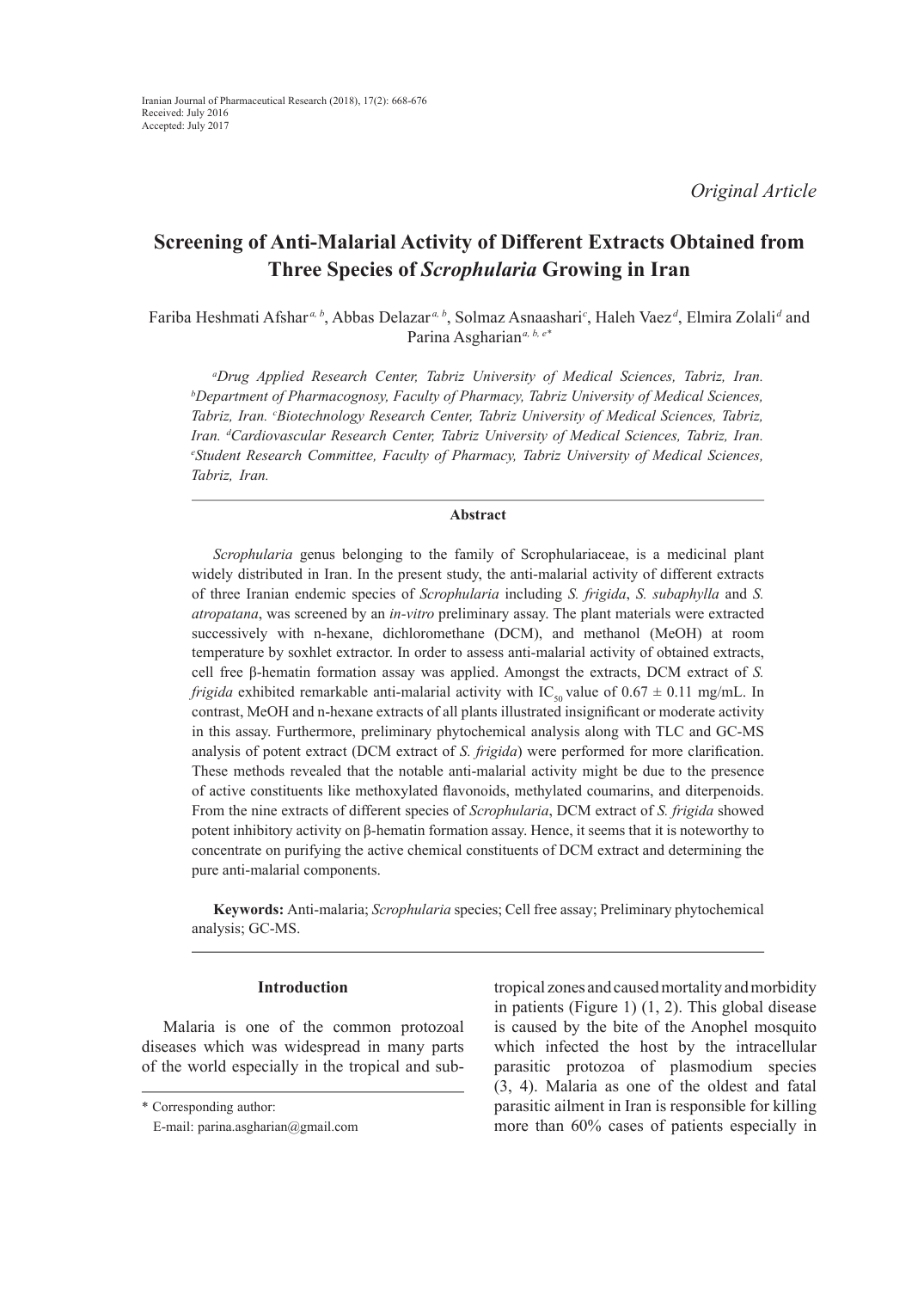

Figure 1. Percentage change in malaria mortality rates according to WHO estimation between 2000 to 2013.

southeastern area (5).

Hence, a substantial number of drugs has been considered for debating against this killer disease in recent years (6-8). As an illustration, chloroquine as one of the most inexpensive and routine anti-malarial medications was designated for treatment of malaria (9). However, the emergence of widespread chloroquine-resistant species in some regions as well as incapability of suppressing all stages of the parasite encouraged the researchers to make considerable attempt in discovering novel sources of plant derived drugs with highly clinical efficacy (10-12). Subsequently, artemisinin was one of the top lists of these herbal medicinal products with an endoperoxide sesquiterpene lactone structure, derived from the plant *Artemisia annua*. It exerts its potent anti-malarial effect by suppressing all stages of parasite in different ways including blocking the degradation of hemoglobin and inhibiting of toxic heme biocrystalization. (7, 13 and 14). Although artemisinin-based combination therapy has been represented by successful results in clinical treatments, the appearance of artemisinin-resistant parasites has inclined researchers for finding a new source of anti-parasitic drugs as the alternative therapies (15, 16). As a continuation of our screening program on biological activities of Iranian plants (14, 17 and 18), we have now evaluated the anti- malarial effect of different extracts

tern area (5). The substantial number of three *Scrophularia* species. The genus *Scrophularia* (Scrophulariaceae), comprising about 300 species, is one of the largest and most insidered for debating against this killer about 300 species, is one of the largest and most in recent years (6-8). As an illustration, popular herbs in folk medicines, distributed in the northern hemisphere, especially along the nti-malarial medications was designated Mediterranean area, central Europe, Asia and North America (19). In Iran, 42 species are state of making  $(s)$ . However, the statement in discovering the research research respective at the research research researchers to make  $(s)$ . If  $s$  respective at the parameters of widespread chloroquine-resistant n some regions as well as incapability of taxa (19). Several activities were reported by these plants such as anti-inflammatory, archers to make considerable attempt antibacterial, immunomodulator, cardiovascular, diuretic, molluscicidal, anti-tumor, and antiweinig nover sources or plant derived and entity, mondseledar, and annually dimensioned and the plant and the plant and the plant and the plant and the plant and the plant of the plant and the plant of the plant and the pl acids, iridoids, phenylpropanoids, flavonoids, saponins, and terpenoids were isolated from this genus that may cause the mentioned pharmacological effects (20-29). The aim of the present study is to screen the anti-malarial activity of different extracts of three Irainan endemic species of *Scrophularia* including *S. frigida, S. subaphylla,* and *S. atropatana* as well as the report of the preliminary phytochemical screening of potent extracts.

#### **Experimental**

# *Chemicals*

Hematin porcine, chloroquine diphosphate, sodium dodecyl sulfate (SDS), sodium acetate, magnesium sulfate, sodium hydrogen phosphate, sodium chloride, potassium chloride, sodium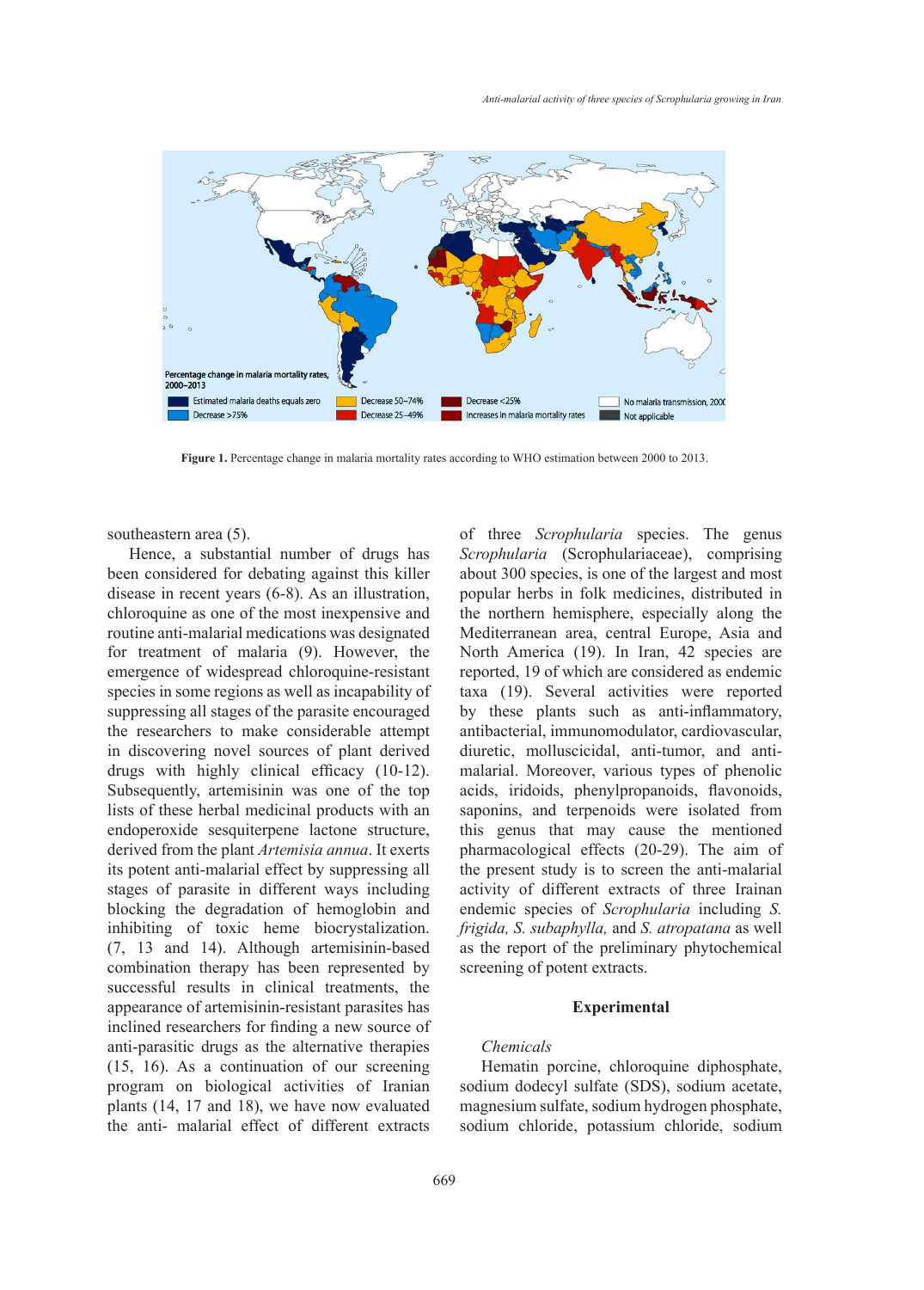hydroxide, glucose, and sodium bicarbonate were purchased from Sigma-Aldrich, chemical Company (United kingdom), oleic acid from Fluka (India), dimethylsulfoxide, hydrochloric acid. All the solvents used for extraction were purchased from Caledon (Canada).

# *Plant Material*

The aerial parts of three *Scrophularia* species, *S. frigida*, *S. subaphylla* and *S. atropatana*  were collected from East Azarbaijan province (Iran) during June-September 2012. After identification, voucher specimens numbered as Tbz-fPh-746, Tbz-fPh 747, and Tbz-fPh 748 respectively and also retained in the herbarium of the Faculty of Pharmacy, Tabriz University of Medical Sciences, Iran.

# *Extraction*

All of the samples were Soxhlet-extracted with n-hexane, dichloromethane (DCM), and methanol (MeOH), successively (1 L each). All the extracts were concentrated using a rotary evaporator under 45 ºC.

#### *TLC analysis of extracts*

In the case of potent extract, important chemical groups were identified by TLC on silica gel 60 GF  $_{254}$  Merck (layer thickness 0.25 mm) as follows: n-hexane/ethylacetate (70:30) was used as solvent system and then detected under UV 366 nm.

## *Cell free β-Hematin formation assay*

The potential anti-malarial activity of plant extracts was evaluated by the method described by Afshar *et al.* (17) with some modifications. Briefly, varying concentrations (0–2 mg/mL in DMSO) of the different extracts were incubated with 3 mM of hematin, 10 mM oleic acid, and 1 M HCl. The final volume was well adjusted to 1 mL by adding sodium acetate buffer, pH 5. Subsequently, overnight incubation at 37 °C consistent with shaking was considered for samples. During this process, chloroquine diphosphate was used as a positive control. Then, the samples were centrifuged (14000 rpm, 10 min, at 21 °C) and 2.5% (w/v) SDS in phosphate buffered saline frequently added to samples in order to purify the hemozoin pellets

(usually 3-8 washes). This process was followed by a final wash in 0.1 M sodium bicarbonate until the supernatant was clear. Finally, the pure pellets were dissolved in 1 mL of NaOH and the absorbance was measured at 400 nm by UV spectrophotometer. The results were recorded as % inhibition (I%) of heme polymerization/ crystallization compared to positive control (chloroquine) using the following formula:  $I\% =$  $[(AN - AA)/AN] \times 100$ , where AN: absorbance of negative control; AA: absorbance of test samples.

#### *Preliminary Phytochemical Analysis*

The extracts were tested for identifying the active chemical groups such as triterpenoids, steroids, glycosides, saponins, alkaloids, flavonoids, tannins, free amino acids, and carbohydrate by the following standard procedures.

# *Tests for steroids and triterpenoids*

Few drops of acetic anhydride were mixed with sulfuric acid which was added from the sides of the test tubes then brown ring was appeared at the junction of two layers which was surrounded with green layer at the top and deep red layer at the down. This test indicated the presence of steroids and triterpenoids respectively (30-32).

# *Tests for cardiac glycosides*

A) Kedd ΄s test: The plant extracts were mixed with 2-3 drops of 2% 3, 5-dinitro benzene carboxylic acid. Then, 20% NaOH was added to make the solutions in alkali range. Finally, the appearance of purple color illustrated the presence of β-unsaturated lactones which gave positive response to the test (30).

B) Keller-killiani test: The mixture of glacial acetic acid and ferric chloride were added to dried test solutions. Detection of the color changed to bluish green in upper layer and reddish in down layer occurred after adding the concentration  $H_2SO_4$ , slowly by the side of the test tubes (30).

# *Tests for alkaloids*

A) Dragendorff's test: The development of reddish brown turbidity in the presence of Dragendorff reagent was indicative of the presence of alkaloids (30).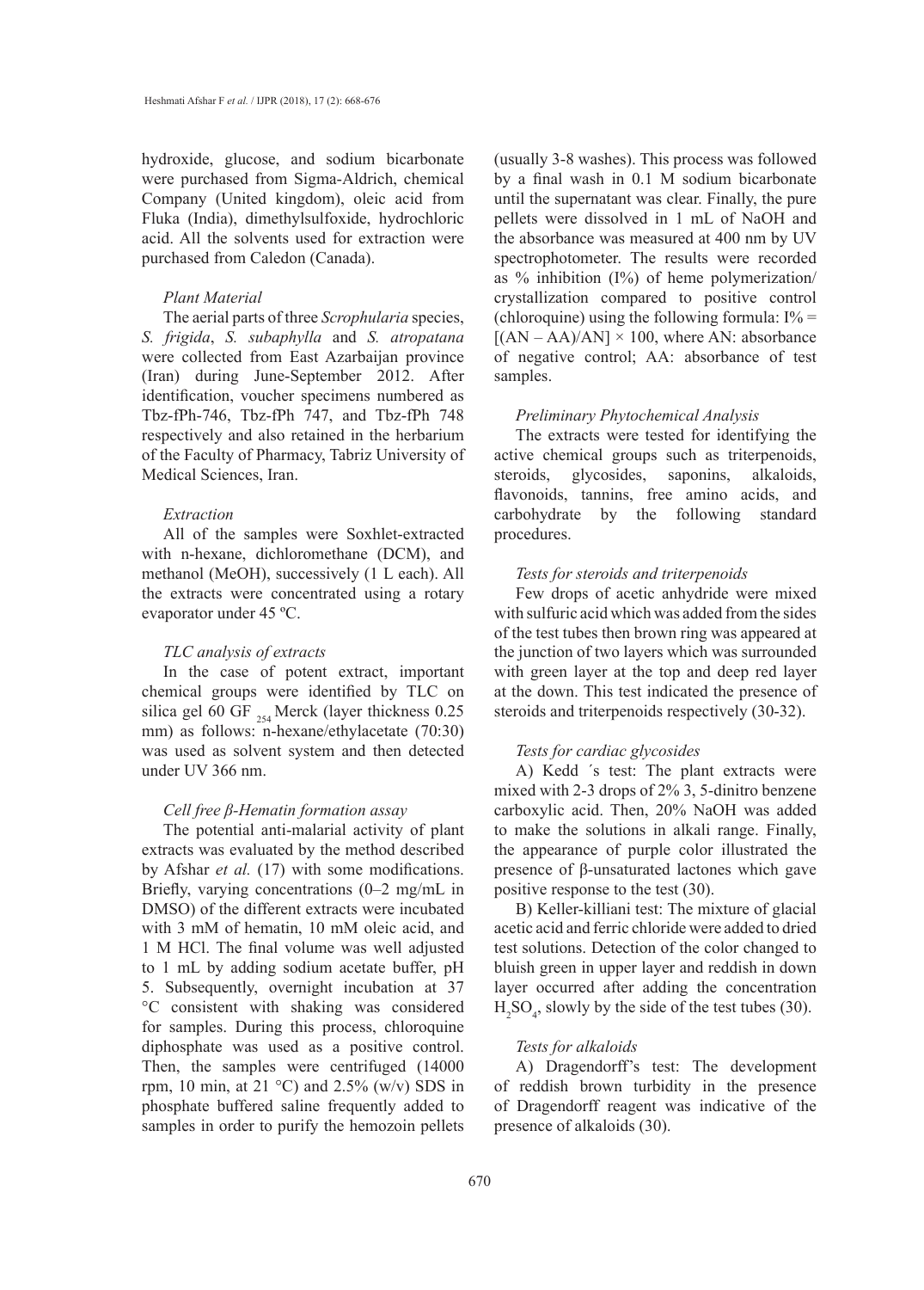B) Hager's test: 2-3 drops of Hager reagent were added to the extract tubes to observe yellow turbidity in the presence of alkaloids (30).

*Test for tannins and phenolic compounds:* Blue green color was appeared after adding Ferric chloride to the test solutions (30, 32).

## *Test for flavonoids (Shinoda test)*

After adding the mixture of Magnesium pieces and concentrated HCl to the samples, the red color was appeared (32).

## *Test for amino acids (Ninhydrin test)*

The presence of free amino acids was resulted from the formation of purple color, when the solutions were boiled with 0.2% ninhydrin solution (30).

## *Test for carbohydrate*

(Benedict's test): The solution was treated with amount of Benedict's reagent (alkaline solution containing cupric citrate complex), then boiling on water bath, reddish brown turbidity appeared if reducing sugars are present (30).

#### *Test for iridoids*

One mL of Trim-Hill reagent was added to the different extracts and then was heated for a few min. A blue-green or red color indicated the presence of iridoids (34).

## *GC-MS Analysis of potent extract*

GC–MS analyses were carried out on a Shimadzu QP-5050A GC–MS system equipped with a DB-1 fused silica column (60 m  $\times$  0.25 mm i.d., film thickness 0.25 μm). For nonpolar extracts oven temperature, rising from 50 °C to 230 °C at a rate of 4 °C/min and then rising from 230 °C to 310 °C at a rate of 1.5 °C/min, injector temperature, 280 °C; carrier gas, helium at a flow rate of 1.3 mL/min; split ratio, 1:10; ionization energy, 70 eV; scan time, 1 sec; mass range, 30–600 amu.

# *Identification of components*

Identification of the constituents was based on direct comparison of the retention times and mass spectral data with those for standard alkanes and computer matching with the NIST

21, NIST 107 and WILEY229 library, as well as by comparison of the fragmentation patterns of the mass spectra with those reported in the literature (35).

#### *Statistical analysis*

All measurements were expressed as the Mean  $\pm$  SD in triplicate manner. Excel 2010 was employed for analyzing data. The  $IC_{50}$  value was calculated from nonlinear regression analysis.

## **Results**

#### *Cell free β-hematin formation assay results*

The results of cell free β-hematin formation assay which was carried out on three different extracts of three *Scrophularia* species were compiled in Table 1 and Figure 2*.* MeOH extracts of all specimens including *S. frigida, S. subaphylla* and *S. atropatana* showed no anti-malarial activity, while all DCM extracts exhibited potent anti-malarial effect with  $IC_{50}$ values of  $0.67 \pm 0.11$ ,  $0.99 \pm 0.04$  and  $1.07 \pm 0.07$ mg/mL, respectively, in comparison to positive control (chloroquine,  $IC_{50} = 0.014 \pm 0.003$ mg/mL). Moreover, medium potencies were illustrated by n-hexane extracts with  $IC_{50}$  values of  $1.12 \pm 0.10$ ,  $5.74 \pm 2.80$ , and  $1.35 \pm 0.20$  mg/ mL), respectively. Amongst the extracts, DCM extract of *S. frigida* illustrated the most potent anti-malarial activity.

#### *Phytochemical analysis results*

In order to confirm our antimalarial results, preliminary phytochemical analysis, TLC, and GC-MS analysis were performed. Based on phytochemical analysis data (Table 2), high amounts of flavonoids and terpenoids in DCM extract (as a potent extract) and steroids in n-hexane extract (as a medium potent extract) of *S. frigida* were demonstrated. Furthermore, the presence of cardiac glycosides with their steroidal moiety might be effective in the potency of DCM and n-hexane extracts. In addition, it is assumed that the flavonoids and coumarins which existed in DCM extract may be lipophilic types (for instance, methoxylated or methylated things). Furthermore, according to Table 3, GC-MS analysis of volatile parts of DCM and n-hexane extracts showed high amounts of diterpenoids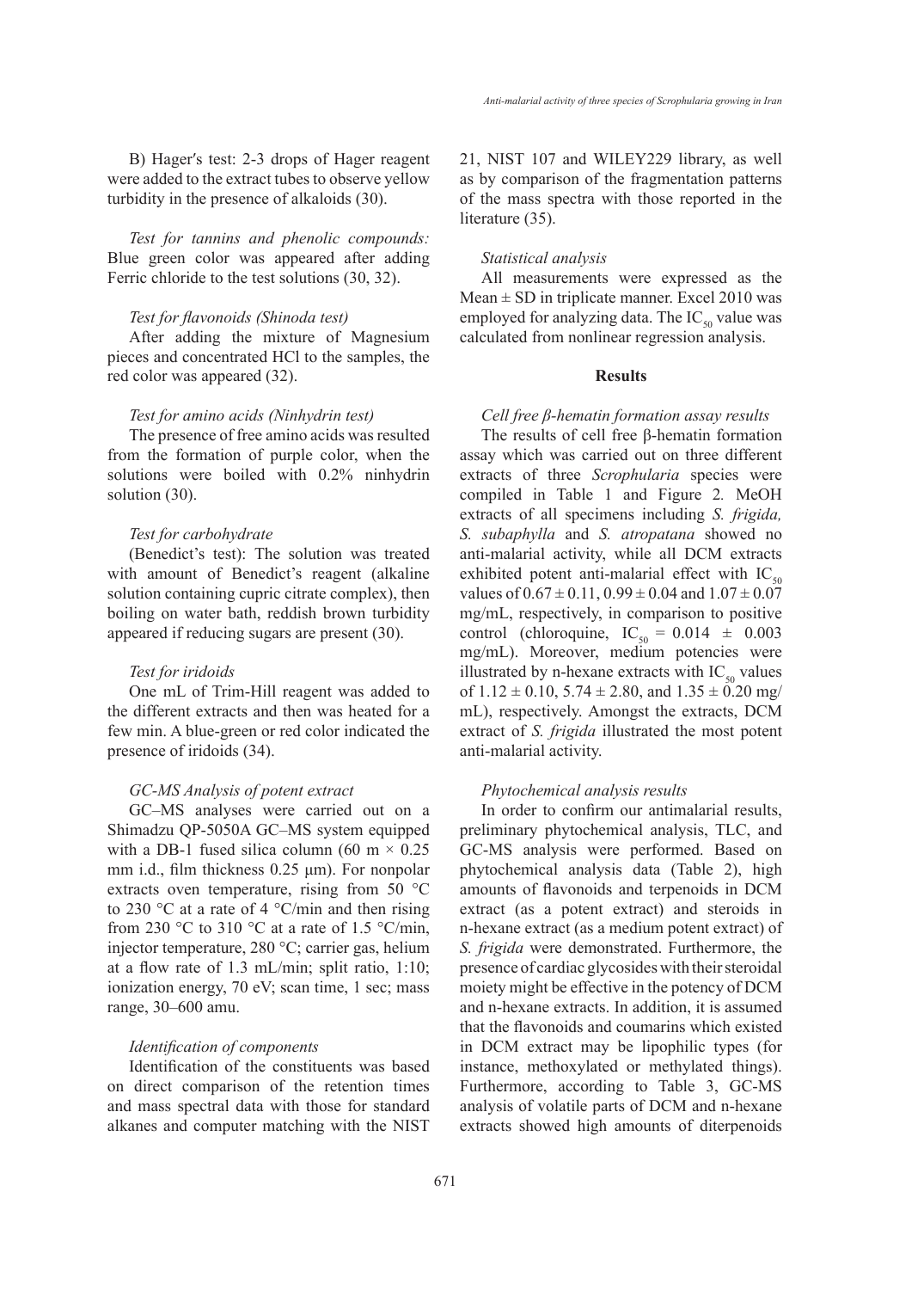| <b>Plants</b>              | <b>Extracts</b> | Yield $(\% )$                | $IC_{50}$ (mg/mL)        | $IC_{\scriptscriptstyle{90}}$ (mg/mL) |
|----------------------------|-----------------|------------------------------|--------------------------|---------------------------------------|
| Scrophularia frigida       | n-hexane        | 3.6                          | $1.12 \pm 0.10$          | $1.36 \pm 0.028$                      |
|                            | <b>DCM</b>      | 3.52                         | $0.67 \pm 0.11$          | $1.55 \pm 0.100$                      |
|                            | MeOH            | 12.13                        | $\overline{\phantom{a}}$ |                                       |
| Scrophularia<br>subaphylla | n-hexane        | 3.49                         | $5.74 \pm 2.81$          | $7.94 \pm 2.57$                       |
|                            | <b>DCM</b>      | 5.56                         | $0.99 \pm 0.04$          | $2.02 \pm 0.105$                      |
|                            | MeOH            | 13.24                        | ٠                        |                                       |
| Scrophularia<br>atropatana | n-hexane        | 2.24                         | $1.35 \pm 0.20$          | $2.32 \pm 0.21$                       |
|                            | <b>DCM</b>      | 6.32                         | $1.07 \pm 0.07$          | $1.59 \pm 0.021$                      |
|                            | MeOH            | 14.23                        | $\overline{\phantom{a}}$ | ۰                                     |
| Chloroquine                | ۰               | $\qquad \qquad \blacksquare$ | $0.014 \pm 0.003$        | $0.163 \pm 0.004$                     |

**Table 1.** The 50% and 90% of inhibition conwcentrations (mg/mL) of extracts of three *Scrophularia* species in *β*-hematin formation assay.

Experiment was performed in triplicate and expressed as  $Mean \pm SD$ .

and steroids in *S. frigida*, respectively.

#### **Discussion**

The *Plasmodium* parasite attacks the host erythrocyte in order to utilize hemoglobin for synthesizing the essential requirements for developing and proliferating (36, 37). During this process, a massive amount of heme is generated as a toxic undesired byproduct which is pernicious for malaria parasite. Therefore, to protect itself, the parasite neutralizes large amounts of heme to hemozoin or water-insoluble malaria pigment via the bio crystallization process. Hence, inhibition of hemozoin formation by means of antimalarial compounds like artemisinin and 4-aminoquinolines derivatives (quinine, mefloquine and chloroquine) is regarded as an incomparable target to combat the malaria (14, 38). Despite of the available drugs, researchers have decided to screen the plants for discovering the novel natural sources especially



Figure 2. Comparison of IC<sub>50</sub> and IC<sub>90</sub> values (mg/mL) of active extracts of S. frigida, S. subuphylla, S. atropatana and chloroquine solution in β-hematin formation assay. The values were reported as Mean  $\pm$  SD.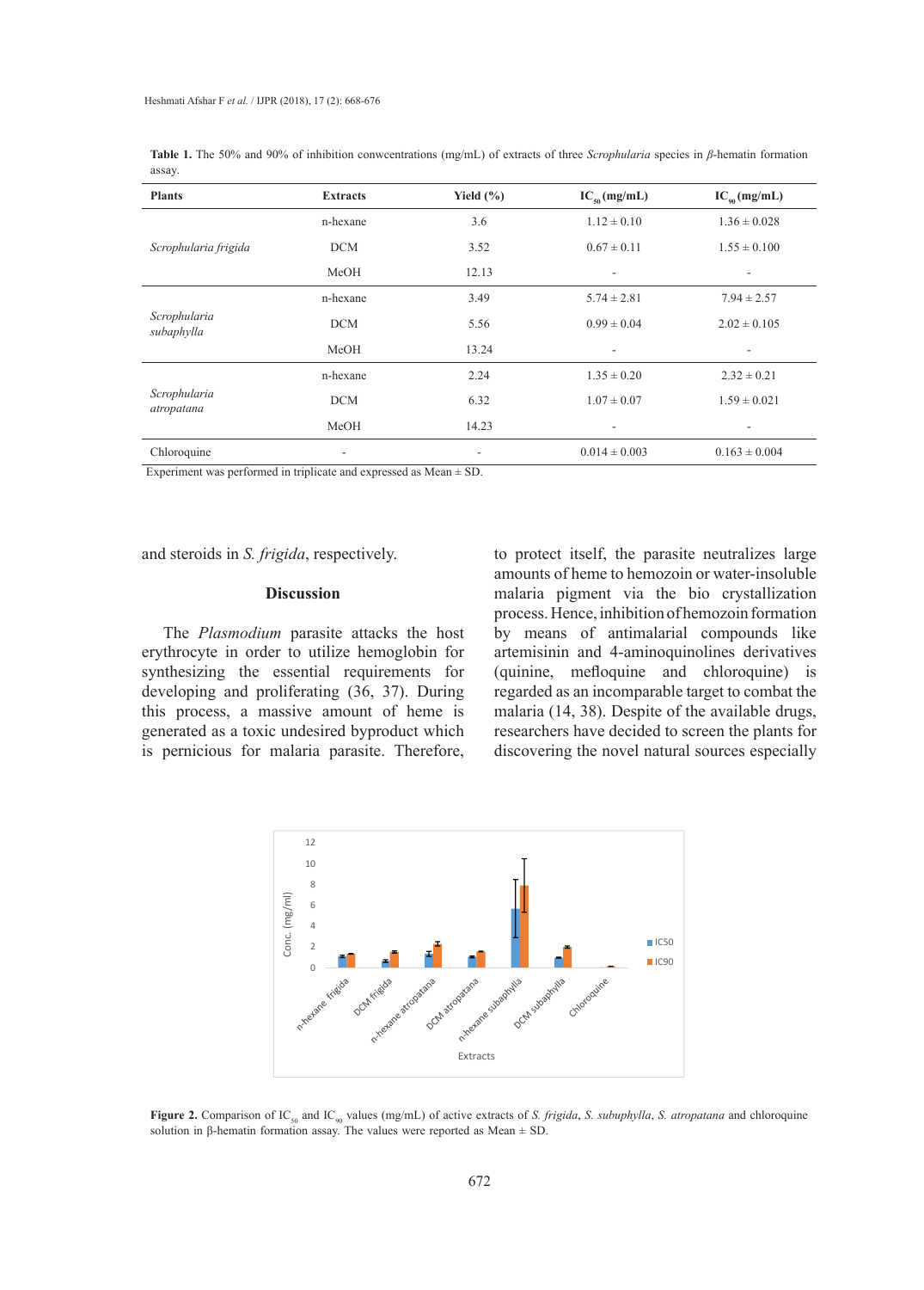| <b>Phytochemical tests</b>  |                        | n-hexane extract         |               | <b>DCM</b> extract |                          | MeOH extract |                   |                 |                   |          |
|-----------------------------|------------------------|--------------------------|---------------|--------------------|--------------------------|--------------|-------------------|-----------------|-------------------|----------|
|                             |                        | S. f                     | $S_{\cdot}$ s | S. a               | S. f                     | S. s         | S. a              | S. f            | $S_{\cdot}$ s     | S. a     |
| Alkaloids                   | Dragendorff's Test     |                          |               |                    |                          |              |                   | $\! + \!\!\!\!$ |                   |          |
|                             | Hager's Test           | ٠                        |               |                    | ۰                        |              |                   | $\! + \!\!\!\!$ |                   |          |
| Cardiac Glycosides          | Kedd                   | $^{+++}$                 | $^{+++}$      | $^{+++}$           | $^{+++}$                 | $+++$        | $^{+++}$          |                 |                   |          |
|                             | Keller-killiani        | $\overline{\phantom{a}}$ | $^{+}$        | $^{+}$             | $\overline{\phantom{a}}$ | $^{+++}$     | ٠                 |                 | Ξ.                |          |
| Tannins                     | Ferric Chloride Test   |                          |               |                    |                          |              |                   | $^{+++}$        | $^{+++}$          | $^{+++}$ |
| Flavonoids                  | Shinoda Test           |                          |               | ۰                  | $^{++}$                  | ٠            |                   | $^{+++}$        | $^{+++}$          | $^{+++}$ |
| Proteins and<br>Amino Acids | Ninhydrin Test         |                          |               |                    |                          |              |                   |                 |                   |          |
| Sterol                      | Libermann-Buchard test | $^{+++}$                 | $^{+}$        | $\! + \!\!\!\!$    | $\overline{\phantom{a}}$ | $^{+++}$     | $\qquad \qquad +$ |                 |                   |          |
| Terpenoid                   | Libermann-Buchard test | ٠                        |               | Ξ.                 | $^{+++}$                 | $++$         | $^{+}$            |                 |                   |          |
| Carbohydrate                | Benedict's test        |                          |               |                    |                          |              |                   | $\! + \!\!\!\!$ | $\qquad \qquad +$ | $^{+}$   |
| Iridoids                    | Trim-Hill              |                          |               |                    |                          |              |                   | $^{+}$          | $^{+}$            | $^{+}$   |

**Table 2.** Phytochemical characteristics for various extracts of three different species of *Scrophularia.*

*S. f* = *S. frigida; S. s = S. subaphylla; S. a = S. atropatana;* MeOH = methanol*;* DCM = dichloromethane.

from endemic flora (39). Hence, in this current study, three endemic species of *Scrophularia*  were selected for evaluating their anti-malarial activities. Obtained results revealed that the MeOH extracts of all plants did not show any significant anti-malarial activities whereas the DCM and n-hexane extracts of all aerial parts indicated high to moderate anti-malarial potency in comparison with the reference control. Amongst them, DCM extract of *S. frigida* showed remarkable anti-malarial activity. It seems that potent effect of DCM extract from *S. frigida* on inhibiting the hemozoin formation was may be due to the presence of high amounts of flavonoids and terpenoids as resulted from the preliminary phytochemical analysis (Table 2). Moreover, TLC analysis indicated the presence of methylated coumarins and methoxylated flavonoids in DCM extract of *S. frigida* in comparison with the reference book (40). Our

**Table 3.** Volatile components of DCM and n-hexane extracts in three species of *Scrophularia.*

| <b>Extracts</b> | Total identified content (%) | Compound (content %)                                                                                                                     |  |  |  |  |
|-----------------|------------------------------|------------------------------------------------------------------------------------------------------------------------------------------|--|--|--|--|
| <b>DCM</b>      |                              |                                                                                                                                          |  |  |  |  |
| S. atropatana   | 95.33                        | <i>n</i> -alkanes (84.92%), diterpene $(1.3\%)$ , fatty acids and their<br>derivatives $(8.17\%)$ , heterocyclic hydrocarbons $(0.94\%)$ |  |  |  |  |
| S. frigida      | 95.95                        | diterpene $(69.02\%)$ , fatty acid $(26.91\%)$                                                                                           |  |  |  |  |
| S. subaphylla   | 74.65                        | diterpene $(59.87\%)$ , linear alcohol $(9.33\%)$ , fatty acid $(5.45\%)$                                                                |  |  |  |  |
| n-hexane        |                              |                                                                                                                                          |  |  |  |  |
| S. atropatana   | 95.04%                       | oxygenated monoterpens $(14.76\%)$ , fatty acid $(2.42\%)$ ,<br>alkanes (77.86%)                                                         |  |  |  |  |
| S. frigida      | 96.13%                       | Fatty acids and their derivatives (46.96%), alkanes (39.73%),<br>linear ketone $(1.22\%)$ , steroids $(8.22\%)$                          |  |  |  |  |
| S. subaphylla   | 80.09%                       | fatty acid $(1.83\%)$ , alkanes $(78.26\%)$                                                                                              |  |  |  |  |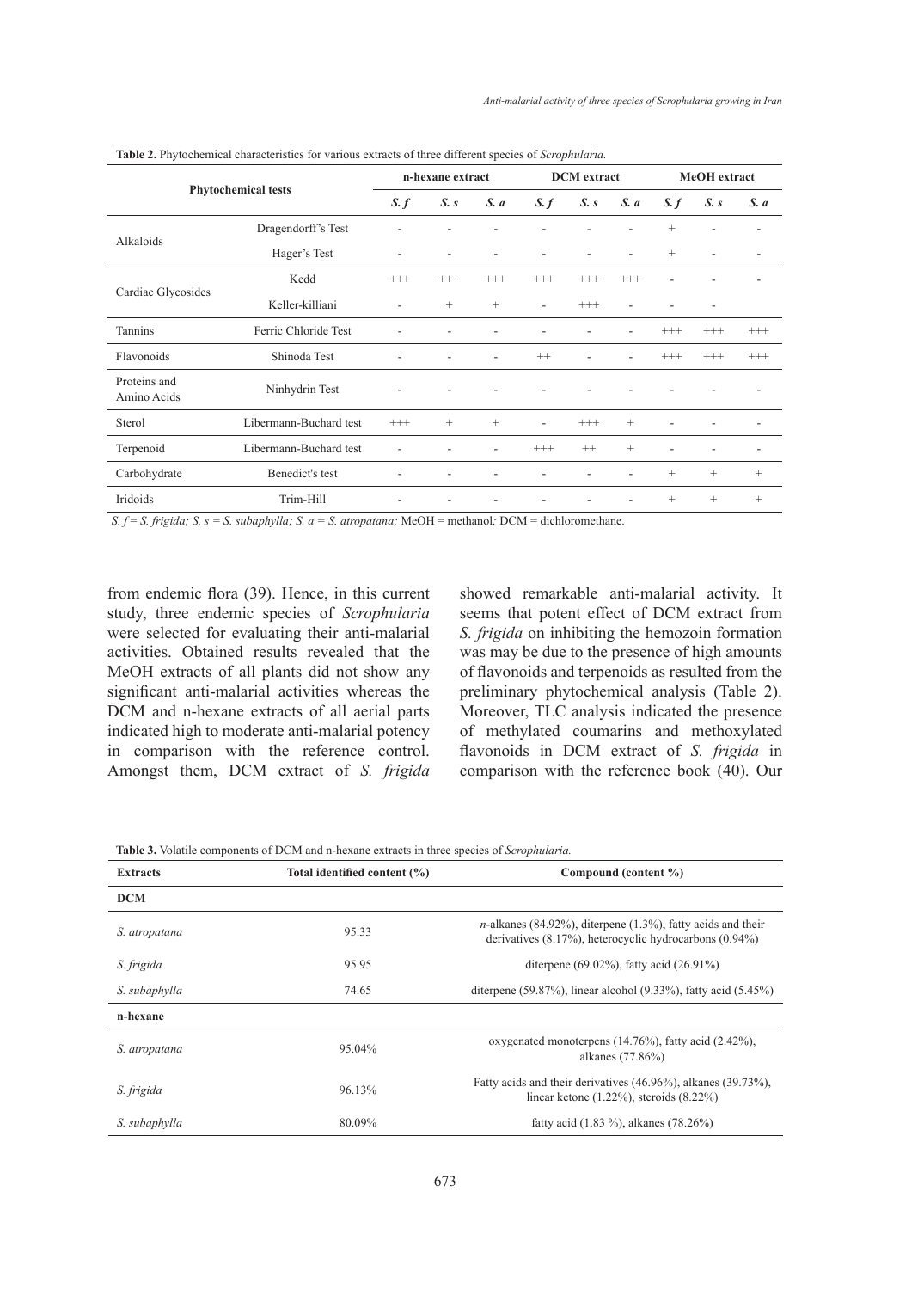findings are parallel with the prior investigations which exhibited anti-plasmodial activity of methoxylated flavonoids (41), methylated coumarins (42) and terpenes (43-46) in various anti-malarial assays. Furthermore, in previous studies on *Scrophularia* genus, antimalarial activity of some species was demonstrated (23, 28). In addition, GC-MS analysis of DCM extracts of three species were performed for determining the probable anti-malarial volatile compounds (Table 3). In the case of *S. atropatana*, *n*-alkanes comprised the highest proportion while in two other species diterpenes were identified as the major constituents. Hence, it could be supposed that diterpenes as the major active compounds are responsible for the potent activity of those extracts (43). Additionally, among the n-hexane extracts, the anti-malarial effect of n-hexane extract of *S. frigida* was found to be more potent than the others. Likewise, although the preliminary phytochemical screening indicated the presence of steroid derivatives in all n-hexane extracts, (Table 2), a considerable quantity of steroids in n-hexane extract of *S. frigida* could explain the potent activity of this extract. Furthermore, GC-MS analysis of this extract was in line with the findings of phytochemical analysis (Table 3).

However,  $IC_{50}$  value of this extract was higher than negative control which might be due to the existence of high amounts of fatty acids and lipids leads to synergistic effect with oleic acid and conceal the authentic anti-malarial potency of the extract in this assay. Hence, antimalarial activity of this extract could be increased by removing fatty acids (14). Likewise, antimalarial activity of steroids was illustrated previously in other plants (43, 44). In the case of n-hexane extract of *S. atropatana*, moderate antimalarial effect in comparison to others and positive control might be due to the presence of oxygenated monoterpenes in volatile part (43).

# **Conclusion**

Based on this preliminary study, among the various polarity extracts of three different plants, DCM extract of *S. frigida* showed the significant anti-malarial activity on β-hematin formation assay. These results encouraged us to

concentrate on isolating the active anti-malarial chemical constituents and studying further on animal models for *in-vivo* evaluation.

## **Acknowledgment**

This study was financially supported by grant No. 92/1114 from the Drug Applied Research Center, Tabriz University of Medical Sciences. This article was written based on data set of

PhD thesis registered in Tabriz University of medical sciences (No. 95).

#### **References**

- Bilia AR, Lazari D, Messori L, Taglioli V, Temperini (1) C and Vincieri FF. Simple and rapid physico-chemical methods to examine action of antimalarial drugs with hemin: Its application to Artemisia annua constituents. *Life Sci*. (2002) 70: 769-78.
- (2) Rathore D, Jani D, Nagarkatti R and Kumar S. Heme detoxification and antimalarial drugs–Known mechanisms and future prospects. *Drug Discov. Today Ther. Strateg.* (2006) 3: 153-8.
- Goodarzi S, Nateghpour M, Asgharian P, Hadjiakhoondi (3) A, Yassa N, Tavakoli S, Mirzaei J, Farivar L, Motevalli A and Tofighi Z. Antimalarial and cytotoxic activities of roots and fruits fractions of Astrodaucus persicus extract. *Iran. J. Basic Med. Sci*. (2017) 20: 1319-23.
- Malaguarnera L and Musumeci S. The immune (4) response to Plasmodium falciparum malaria *Lancet Infect. Dis*. (2002) 2: 472-8.
- Ostovar A, Raeisi A, Haghdoost A, Ranjbar M, Rahimi (5) A and Sheikhzadeh K. Lessons learnt from malaria epidemics in the Islamic Republic of Iran. *East. Mediterr. Health J.* (2012) 18: 864-9.
- (6) Sharma U, Srivastava K, Puri SK and Singh C. Amino steroids as antimalarial agents. *J. Med. Chem. Res*. (2008) 17: 326-4.
- (7) Odugbemi TO, Akinsulire OR, Aibinu IE and Fabeku PO. Medicinal plants useful for malaria therapy in Okeigbo, Ondo State, Southwest Nigeria. *Afr. J. Tradit. Complement. Altern. Med.* (2008) 4: 191-8.
- (8) Cooper R and Magwere T. Chloroquine: Novel uses and manifestations. *Indian J. Med. Res*. (2008) 12**7**: 305.
- (9) Sullivan DJ, Gluzman IY, Russell DG and Goldberg DE. On the molecular mechanism of chloroquine's antimalarial action. *Proc. Natl. Acad. Sci.* (1996) 93: 11865-70.
- $(10)$  Ishih A, Ikeya C, Yanoh M, Takezoe H, Miyase T and Terada M. A potent antimalarial activity of Hydrangea macrophylla var. Otaksa leaf extract against Plasmodium yoelii 17XL in mice. *Parasitol Int*. (2001) 50: 33-9.
- Wellems TE and Plowe CV. Chloroquine-resistant (11)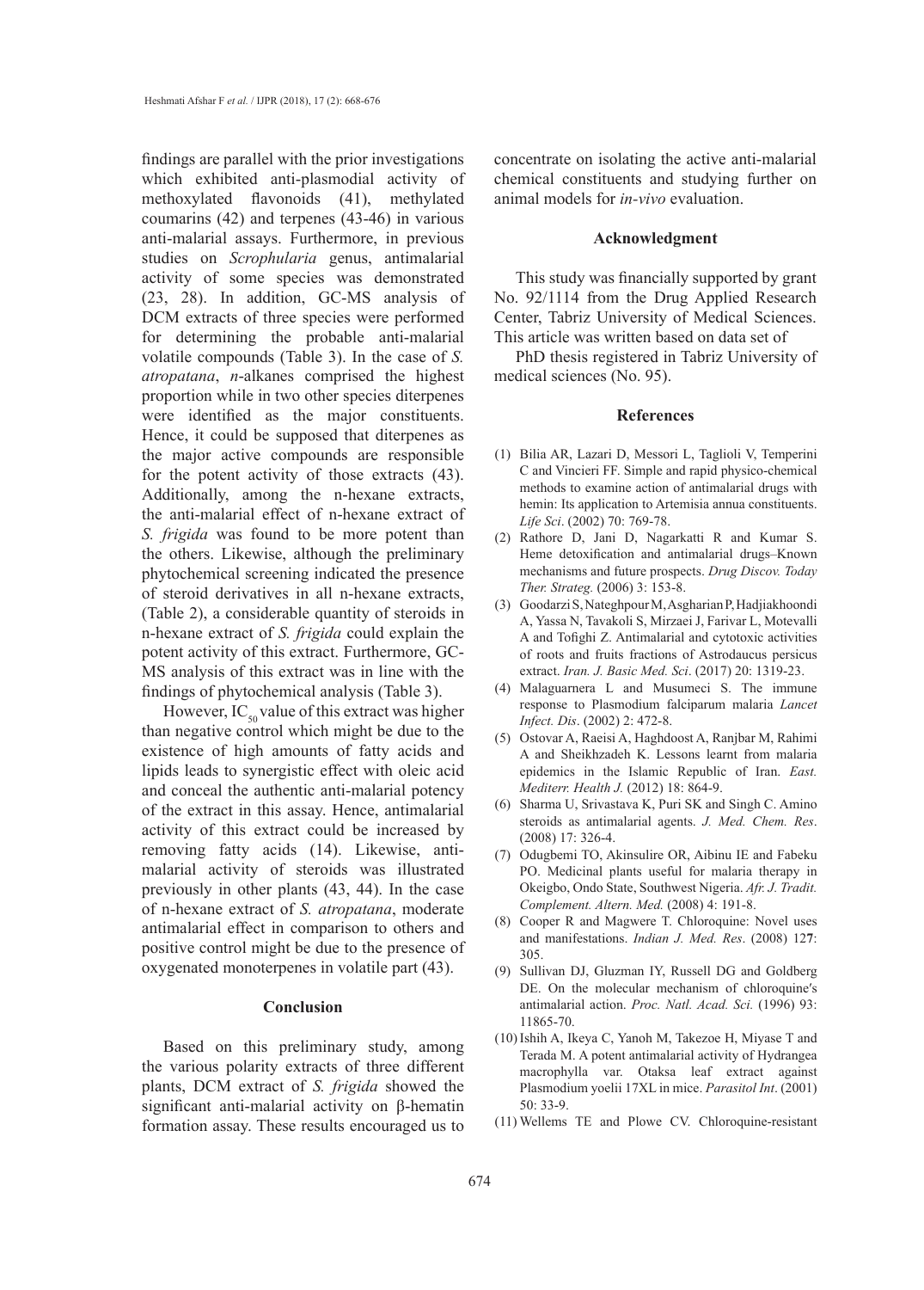malaria. *Infect. Dis*. (2001) 184: 770-6.

- Bloland PB and Organization WH. Drug resistance in (12) malaria. World Health Organization, Geneva (2001).
- Mueller MS, Karhagomba I, Hirt HM and Wemakor (13) E. The potential of Artemisia annua L. as a locally produced remedy for malaria in the tropics: Agricultural, chemical and clinical aspects. *J. Ethnopharmacol*. (2000) 73: 487-93.
- Asgharian P, Delazar A, Lotfipour F and Asnaashari (14) S. Bioactive properties of *eremostachys macrophylla* Montbr. & Auch. Rhizomes growing in Iran. *Pharm. Sci.* (2017) 23: 238-43.
- $(15)$ Dondorp AM, Nosten F, Yi P, Das D, Phyo AP and Tarning J. Artemisinin resistance in Plasmodium falciparum malaria. *N. Eng. J. Med*. (2009) 361: 455- 67.
- (16) Astelbauer F, Gruber M, Brem B, Greger H, Obwaller A and Wernsdorfer G. Activity of selected phytochemicals against Plasmodium falciparum. *Acta Trop*. (2012) 123: 96-100.
- Asnaasharia S, Delazar A, Asgharian P, Lotfipour F, (17) Bamdad S and Heshmati F. *In-vitro* bioactivity and phytochemical screening of extracts from rhizomes of eremostachys azerbaijanica rech. f. Growing in Iran*. Iran. J. Pharm. Res.* (2017) 16: 306-14.
- (18) Heshmati F, Asgharian P, Khodaie L, Delazar A and Lotfipour F. Anti-proliferative and antimicrobial activity of artemisia spicigera methanolic extract and SPE fractions. *Jundishapur J. Nat. Pharm. Prod*. (2017) 12: e36903.
- (19) Mozaffarian V. A dictionary of Iranian plant names: Latin, English, Persian. 4rd ed. Farhang Moʹaser (1996) 495.
- (20) Nikkhah E, Heshmati F, Babaei H, Asgharian P and Delazar A. Evaluation of phytochemistry and some biological activities of aerial parts and seeds of *Scrophularia umbrosa* Dumort. (In Press, Accepted for publication in Jundishapour Journal of Natural Pharmaceutical Products).
- (21) Stevenson PC, Simmonds MS, Sampson J, Houghton PJ and Grice P. Wound healing activity of acylated iridoid glycosides from *Scrophularia* nodosa. *Phytother. Res*. (2002) 16: 33-5.
- (22) Garjani A, Vaez H, Delazar A, Rameshrad M, Heshmati F and Asgharian P. Cardioprotective effects of methanolic extract of *Scrophularia* frigida on ischemia-reperfusion-induced injuries in isolated rat heart. *Iran. J. Pharm. Res.* (2017) 16 (Special Issue): 35-45.
- Asgharian P, Heshmati Afshar F, Asnaashari S, (23) Bamdad S and Delazar A. The seasonal variations of the chemical composition of essential oil obtained from *Scrophularia* frigida. *J. Nat. Pharm. Prod.* (2016) 11: e29742.
- (24) Vaez H, Garjani A, Delazar A, Rameshrad M, Toutounchi N and Asgharian P. Effects of methanolic extract of *Scrophularia subuphylla* on ischemia and reperfusion-induced myocardial injury. (In Press, Accepted to publication in Pharmaceutical Sciences).
- Tofighi Z, Asgharian P, Goodarzi S, Hadjiakhoondi A, (25) Ostad SN and Yassa N. Potent cytotoxic flavonoids from Iranian Securigera securidaca. *Med. Chem*. (2014) 23: 1718-23.
- (26) Asgharian P, Heshmati F, Asnaashari S, Bamdad S, Ebrahimi F and Delazar A. Characterization of terpenoids in the essential oils extracted from the aerial parts of *Scrophularia* subaphylla growing in Iran. *Adv. Pharm. Bull*. (2015) 5: 557-61.
- (27) Delazar A, Nazemiyeh H, Heshmati F, Barghi N, Esnaashari S and Asgharian P. Chemical compositions and biological activities of Scutellaria pinnatifida A. Hamilt aerial parts. *Res. Pharm. Sci.* (2017) 12: 187-95.
- (28) Tasdemir D, Güner ND, Perozzo R, Brun R, Dönmez AA and Calıs I. Anti-protozoal and plasmodial FabI enzyme inhibiting metabolites of *Scrophularia* lepidota roots. *Phytochem*. (2005) 66: 355-62.
- (29) Yaripour S, Delnavazi MR, Asgharian P, Valiyari S, Tavakoli S and Nazemiyeh H. A Survey on phytochemical composition and biological activity of zygophyllum fabago from Iran. *Adv. Pharm. Bull*. (2017) 7: 109-14.
- (30) Asgharian P, Heshmati F, Asnaashari S, Lotfipour F, Baradaran B, Zolali E, Nikkhah E and Delazar A. Evaluation of various biological activities of the aerial parts of *Scrophularia* frigida growing in Iran*. Iran. J. Pharm. Res*. (2017) 16: 277-89.
- (31) Nikkhah E, Heshmati F, Babaei H, Asgharian P and Delazar A. Phytochemical analysis and *invitro* bioactivity of *Scrophularia umbrosa* rhizome (Scrophulariaceae). ( Inpress, Accepted to publiction in Iranian Journal of Pharmaceutical Research).
- $(32)$  Kumara KN and Bulugahapitiya V. A preliminary chemical study on secondary metabolites present in fruits of. *Proceedings of the second academic sessions.*  (2004) 92-7.
- (33) Avinash DK and NandaWaman S. phytochemical constituents of leaves of celastrus paniculatus wild: Endangered medicinal plant. *Inter. J. Pharmacog. Phytochem. Res*. (2014) 6: 792-4.
- (34) Srinivas P, Samatha T, Valya G, Ragan A and Swamy NR. Phytochemical screening and antimicrobial activity of leaf extract of Wrightia tomentosa. *Int. Res. J. Biol. Sci*. (2013) 2: 23-7.
- (35) Adams R. Quadrupole mass spectra of compounds listed in order of their retention time on DB-5. Identification of essential oils components by gas chromatography/quadrupole mass spectroscopy. Allured Publishing Corporation, Carol. *Stream, IL, USA* (2001).
- Goldberg DE, Slater A, Cerami A and Henderson (36) GB. Hemoglobin degradation in the malaria parasite Plasmodium falciparum: An ordered process in a unique organelle. *Proc. Natl. Acad. Sci*. *U. S. A*. (1990) 87: 2931-5.
- (37) Huy NT, Uyen DT, Sasai M, Shiono T, Harada S and Kamei K. A simple and rapid colorimetric method to measure hemozoin crystal growth *in-vitro*. *Anal.*